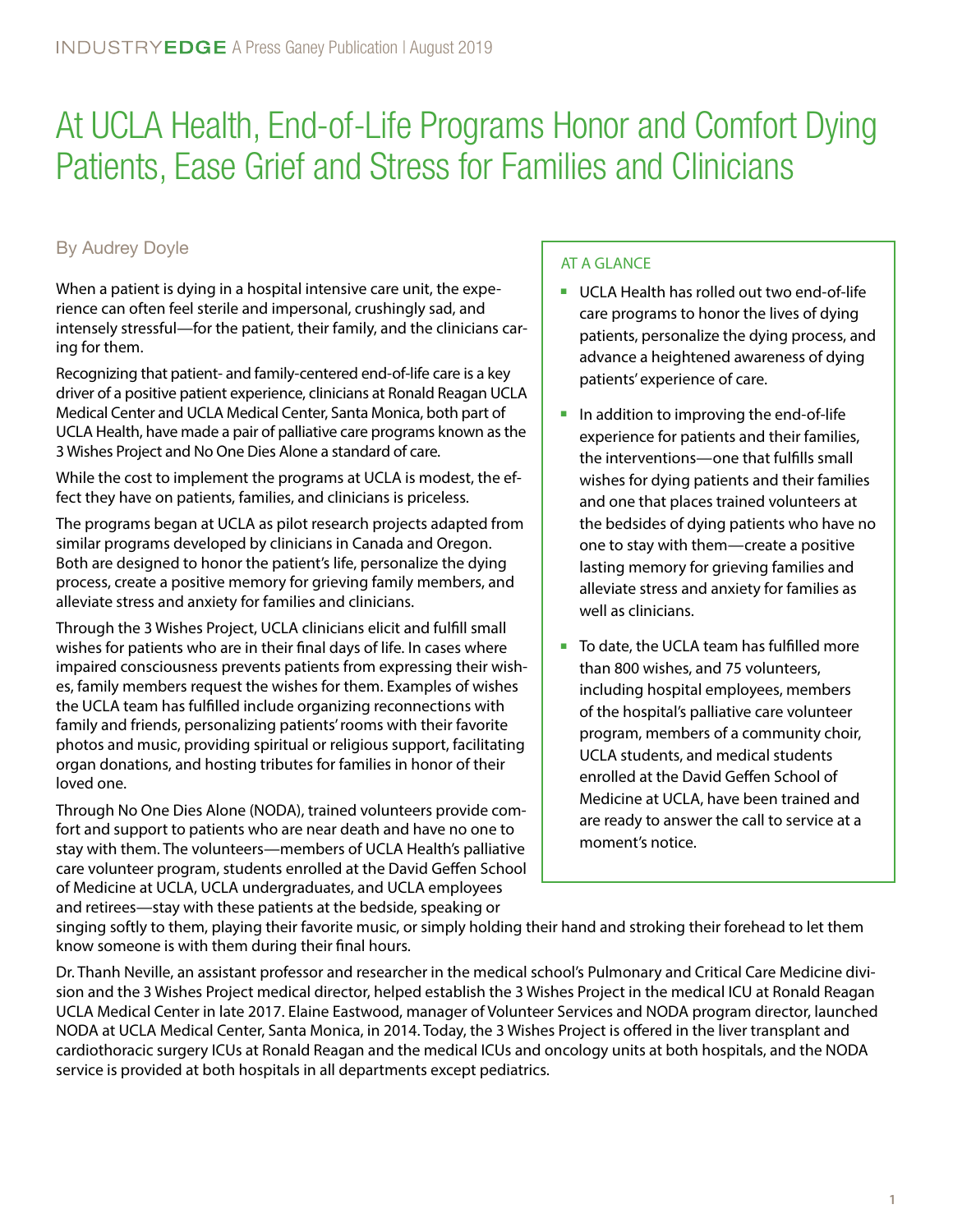"Family members have told me through tears how grateful they are that we could fulfill their loved one's wishes," said Dr. Neville. "It makes them feel good that we honored them in this way, and it makes us feel good that we're providing patients and families a better, more compassionate dying experience. This helps us manage the stress of seeing our patients struggling and their families trying to cope during this very difficult time."

"Patients who are visibly distressed and agitated as they're dying immediately relax once they realize they're not alone. And family members who couldn't be with their loved ones when they died tell us it was a huge comfort to know we were there with them," said Eastwood. Clinicians also benefit tremendously from the NODA program, she added, as they're solaced by knowing that if they can't be at their patient's bedside, a NODA volunteer will be there, tending to their patient's emotional and physical needs throughout the dying process.

# 3 Wishes: How Small Gestures Can Make a Big Impact

The 3 Wishes Project was developed in 2013 by Dr. Deborah Cook, a professor of medicine at McMaster University and an ICU physician at St. Joseph's Healthcare Hamilton, in Hamilton, Ontario. Dr. Cook had piloted the program in the hospital's ICU and conducted a study to measure the effect it had on patients, families, and clinicians. One of Dr. Neville's colleagues, UCLA palliative care physician Dr. Peter Phung, read about the study and asked Dr. Neville to help him bring the initiative to UCLA. "I thought it was a great idea and was on board right away," Dr. Neville said.

In October 2017, Dr. Neville received a \$10,000 research grant from the California State University Institute for Palliative Care to fund the program. Over the next few months, she sought and received approval from the organization's medical ICU nurse leadership and Institutional Review Board. In December 2017, Ronald Reagan UCLA Medical Center became the first hospital in the United States to implement the program.

The 3 Wishes Project is triggered when it becomes clear there's a more than 95% chance a patient will die in the ICU, or when plans are already in place to remove a patient from life support. At that point, the patient's nurse or physician will tell the patient and family about the program and ask what they can do to honor the patient.

As a supplement to this conversation, patients and families receive a brochure Dr. Neville and her team created to explain the program's goals and benefits. The brochure is one modification the team made to the original program, Dr. Neville said; another is a training video they created to teach the UCLA clinicians how to initiate the 3 Wishes conversation, as well as challenges they may encounter and how best to respond.

Over the past 18 months, the UCLA team has fulfilled more than 800 wishes for 240 patients, at an average cost of just \$30 per patient. "When we began the project we were worried that, being in Los Angeles, patients would ask to meet movie stars or ask for expensive things," Dr. Neville said. But they don't ask for a lot, she noted, and what they do ask for is highly meaningful: a last date night in their room; a wedding vow renewal; dinner with their family one final time; a visit with a beloved pet; the opportunity to hear a favorite song or have special music play when life support is withdrawn.

Families' wishes also tend to be meaningful, and are focused on creating a positive memory that lives on long after their loved one is gone. As an example, Dr. Neville recounted one of the first wishes the ICU team fulfilled after the program was launched. It was for the wife of a patient in his early 30s. The young, active couple had loved the outdoors, particularly sunsets. The husband was on advanced life support, so the ICU team asked the wife what they could do to honor him. She told them her wish: that her husband wouldn't have to die within the four walls of the ICU.

"On the day he was to be removed from life support, we moved him and his equipment to an outdoor terrace," Dr. Neville said. "I gave her a soft blanket, and she laid next to him on his hospital bed, with the blanket wrapped around them both. His breathing tube was disconnected, and as the sun began to set, he died in her arms.

"She told me she sleeps with that blanket every night, because it helps her feel close to him," Dr. Neville continued. "I still cry when I talk about this wish; it's such a beautiful example of how compassion can have an extremely powerful positive impact."

That compassion is also expressed through numerous acts of kindness clinicians now initiate on their own, Dr. Neville said. Decorating a young girl's room with paper hearts to signify the love she engendered in the ICU, calling in a volunteer harpist to play for a patient who loved classical music, touching up a patient's manicure, and donating newly purchased blankets to supplement those purchased with grant money are among the recent examples she recounted.